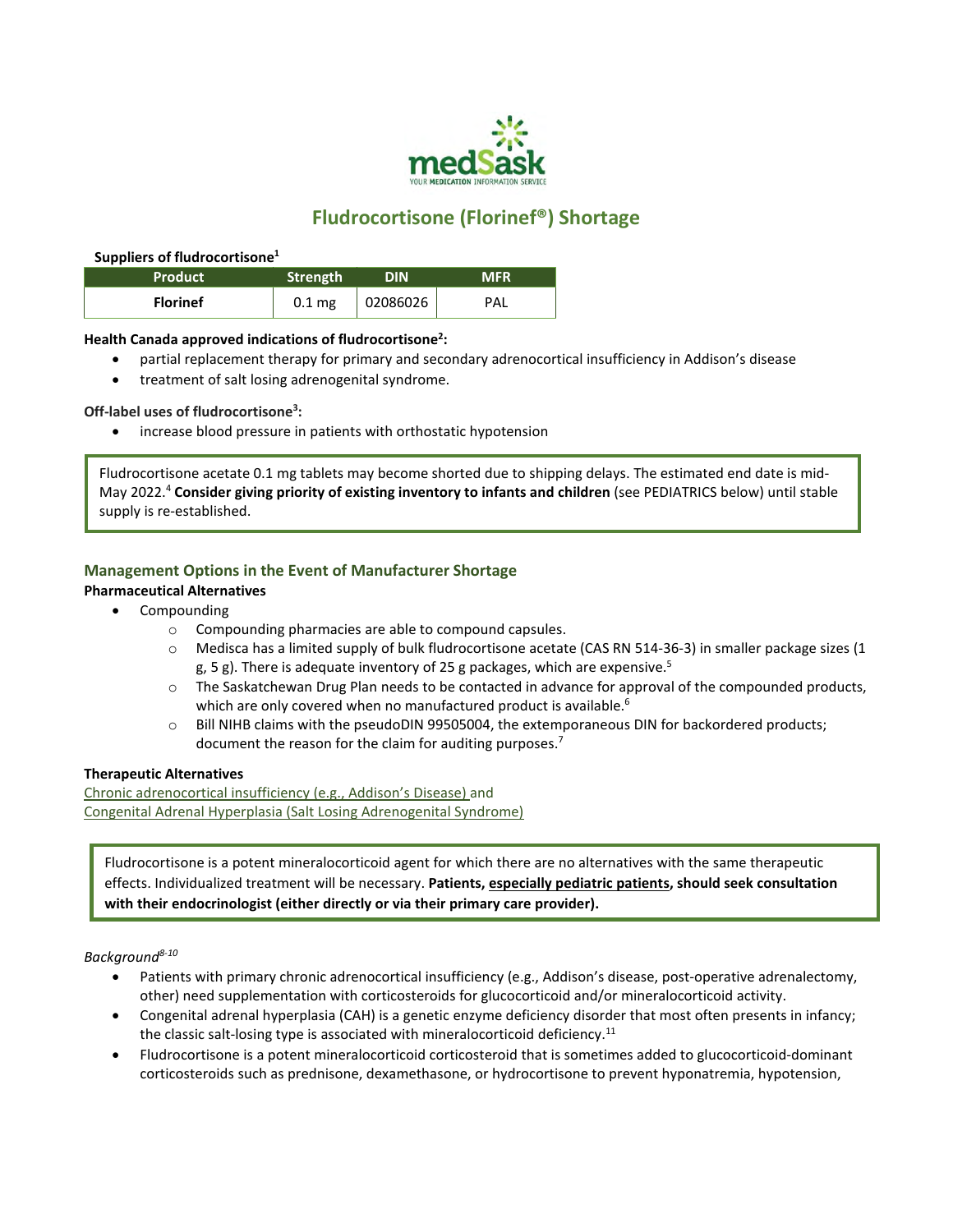and hyperkalemia. Requirements for aldosterone/fludrocortisone vary individually and some patients do not require daily or any supplementation.

- The most common doses of fludrocortisone are 0.05 mg to 0.1 mg once daily, although doses vary depending on patient response.
- IV glucocorticoids given at stress doses (i.e., hydrocortisone 100 mg IV q 6-8 hrs) provide mineralocorticoid and additional overlapping with oral fludrocortisone is not required.
- Glucocorticoid-dominant corticosteroids may have some mineralocorticoid activity, though considerably less than that provided by fludrocortisone.
	- o Relative mineralocorticoid potency: fludrocortisone >>>>> hydrocortisone > prednisone > dexamethasone (no mineralocorticoid activity)
	- o Estimates of doses resulting in equivalent mineralocorticoid activity among the corticosteroids vary as they are not well-established. The table below is intended to give an indication of the *relative* activity.

**Table 1: Approximate doses resulting in equivalent MINERALOCORTICOID activity**

| <b>Corticosteroid</b>                                                                   | <b>Approximate Equivalent Dose</b>                 |  |
|-----------------------------------------------------------------------------------------|----------------------------------------------------|--|
| <b>Fludrocortisone</b>                                                                  | $0.1 \,\mathrm{mg}$                                |  |
| Hydrocortisone                                                                          | 20 mg <sup>8,12,13</sup> to 40 mg <sup>10</sup>    |  |
| Prednisone                                                                              | 50 mg <sup>8,12,13</sup>                           |  |
| <b>Dexamethasone</b>                                                                    | No mineralocorticoid activity at replacement doses |  |
| Note: Fludrocortisone also has some glucocorticoid activity; 0.1 mg of                  |                                                    |  |
| fludrocortisone has the glucocorticoid potency of 1 mg of hydrocortisone. <sup>13</sup> |                                                    |  |

#### *Therapeutic Management*

#### *PEDIATRICS*

 Consult pediatric endocrinologist – the strategies used in adults may be ineffective or unsafe in infants and children.

#### *ADULTS (potentially adolescents)*

- **Consider reducing dose to conserve tablets;** adults often do well on twice weekly dosing. **Patients on prednisone or dexamethasone** can be switched to hydrocortisone for maximal mineralocorticoid activity (see Table 1). Hydrocortisone is usually given in 2 or 3 divided doses with a larger dose in the morning.<sup>8,14</sup> Note that there have also been supply disruptions wit[h hydrocortisone tablets a](https://medsask.usask.ca/documents/drug-shortages-pdfs/hydrocortisone_shortage.pdf)nd conservation efforts are recommended during the disruption to keep the medication available for those most in need, such as pediatric patients with CAH.
- **For patients already taking hydrocortisone**, emphasize increased sodium and fluid intake and close monitoring.
- Pickles are a good source of sodium.
- **Monitoring parameters** include symptoms of pre-syncope, syncope, salt cravings and postural hypotension. Measurement of serum electrolytes and plasma renin levels may be necessary in some patients.

#### Orthostatic Hypotension (OH)<sup>15-17</sup>

- Remind/encourage patients to adopt non-pharmacological practices such as:
	- o getting up gradually
	- $\circ$  avoiding: large meals; alcohol intake; warm environments/hot baths; and heavy exertion
	- o raising the head of the bed using blocks or bricks, if tolerated
	- o increasing salt and fluid intake if appropriate
	- o physical maneuvers such as leg crossing when standing, bending forward, squatting
	- o compression stockings (waist-high) or abdominal binders
- Check profile for exacerbating medications and discontinue/reduce dose if possible.